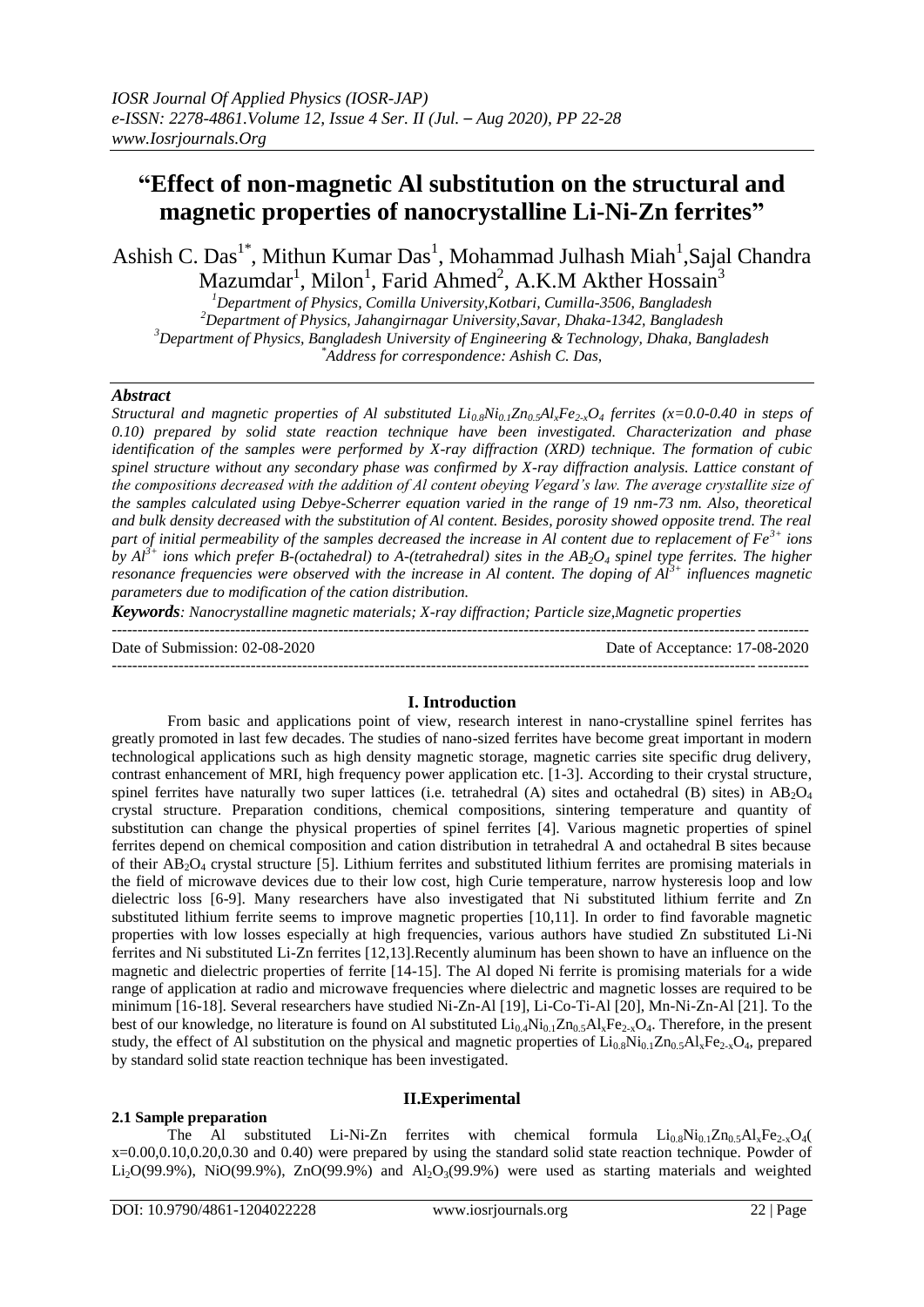according to the stoichiometric ratio. These stoichiometric amounts of power were mixed and grinded thoroughly by hand. The grinded powers were calcined in air at  $600^{\circ}$ C for 5 hours to obtain final product. The calcined powders were then grinded into the fine powders. The fine powders were pressed uniaxially into diskshaped and toroid-shaped samples. The samples were finally sintered at  $1150^{\circ}$ C for 6 hours in air. For sintering process, the heating and cooling rates were  $5^{\circ}$ C/min.

#### **2.2 Characterization**

The structural characterization of theferrite powders was observed by an X-ray diffractometer() with Cu K<sub>a</sub> radiation ( $\lambda$ =0.1540598 nm). The lattice parameter of a cubic sample was calculated by using the formula:  $a = \sqrt{h^2 + k^2 + l^2}$  where, a is the lattice parameter, (hkl) are the Miller indices of the crystal planes and d is the inter-planar spacing. The exact lattice constant for each composition was determined by Nelson-Riley function [22]. The crystallite size of the prepared samples were investigated by X-ray diffractometer.

The bulk density,  $\rho_B$ , of the samples was calculated using the formula:  $\rho_B = \frac{M}{\pi R}$  $\frac{m}{\pi r^2 t}$ , where M is the mass of the sample, r is the radius and t is the thickness of the disk-shaped samples. The theoretical density,  $\rho_{th}$ , was determined using the expression:  $\rho_{\text{th}} = \frac{8M_A}{N_{\text{max}}}$  $\frac{\partial m_A}{\partial A a_0^3}$ , Where N<sub>A</sub> is the Avogadro's number, M<sub>A</sub> is the molecular weight of the samples and a<sub>0</sub> is the lattice constant.The porosity, P, was calculated from the relation: P(%) =  $\frac{\rho_{th}-\rho_B}{\rho_{th}}$  × 100.

The initial permeability spectra as a function of frequency were investigated by a precision impedance analyzer (Wayne Kerr, Model No. 6500B). The complex permeability measurements on toroid-shaped samples were performed at room temperature in the frequency range 100 Hz- 120MHz. The real part  $(\mu_i)$  and the imaginary part  $(\mu_i^{\prime\prime})$  of the complex permeability was calculated using the following relations:  $\mu_i^{\prime} = \frac{L_s}{L_c}$  $\frac{L_s}{L_0}$  and  $\mu_i'' =$ 

 $\mu'_i$  tan $\delta$ , where  $L_s$  is the self-inductance of the sample core and  $L_0$  is derived by the following relation,  $[L_0 = \frac{\mu_0 N^2 S}{\pi d}]$  $\frac{1}{\pi d}$ ] [23], where  $L_0$  is the inductance of the winding coil without the sample core, N is the number of turns of the coil (N=4), S is the area of cross section and  $\bar{d} = \left(\frac{d_i + d_0}{2}\right)$  $\frac{1}{2}$ ) is the mean diameter, where  $d_i$  and  $d_0$  are the inner and outer diameter of the toroidal sample respectively. The relative quality factor (RFQ) was calculated from the relation:RFQ =  $\frac{\mu'_i}{\sigma_i}$  $\frac{\mu_i}{\tan\delta}$ [24], where tan  $\delta$  is the loss factor.

#### **III.Results and Discussions**

#### **3.1 Lattice constant, particle size, density and porosity of the samples**

The X-ray diffraction (XRD) patterns of  $Al^{3+}$  ion substituted various  $Li_{0.8}Ni_{0.1}Zn_{0.5}Al_xFe_{2-x}O_4$  ferrites sintered at  $1150^{\circ}$ C are shown in Fig. 1.



**Fig. 1:** XRD diffraction pattern for various  $Li_{0.8}Ni_{0.1}Zn_{0.5}Al_xFe_{2-x}O_4$  sintered at 1150<sup>°</sup>C

The XRD analysis confirms the formation of single phase cubic spinel structure with the absence of any secondary phase. By analyzing the XRD patterns, the positions of the peaks for all compositions match well with the characteristic reflections of spinel structure type ferrites reported earlier [25]. Slightly broader (311) peak in the XRD pattern of the calcined powders confirms that nano-sized particle is formed. The lattice constant, theoretical density, bulk density and porosity for all samples are given in Table 1.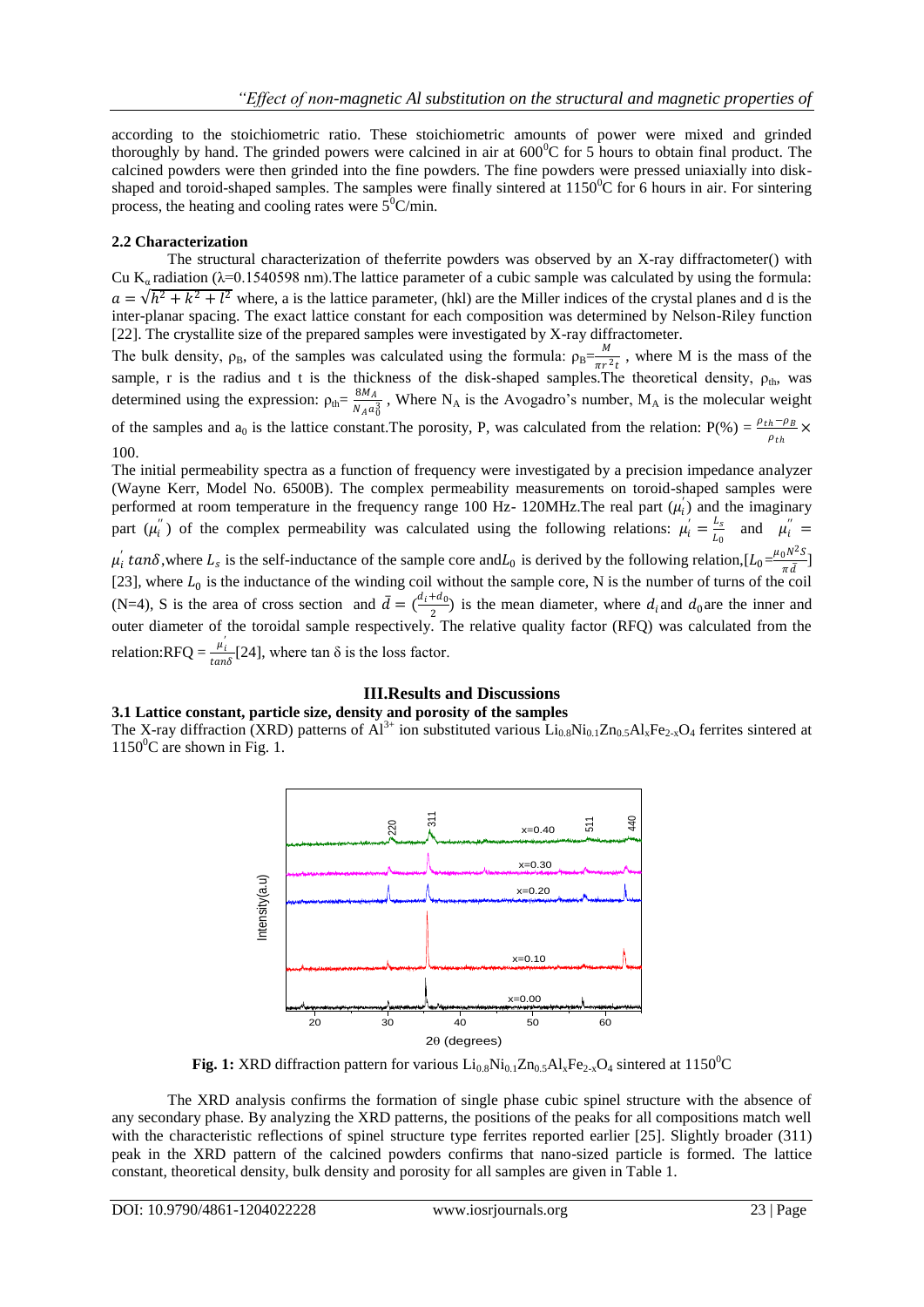| $L_4$ () $\chi$ ( VI() $\left  L_4\right $ () $\left  \sqrt{\frac{1}{2}} \right $ $\sqrt{\frac{1}{2}} \sqrt{\frac{1}{2}}$ |          |              |                                    |                   |          |            |
|---------------------------------------------------------------------------------------------------------------------------|----------|--------------|------------------------------------|-------------------|----------|------------|
| Al                                                                                                                        | Lattice  | Particle     | Theoretical                        | Bulk density,     | Porosity | Resonance  |
| Content                                                                                                                   | constant | size $D(nm)$ | density,                           | $\rho_B(gm/cm^3)$ | $P(\% )$ | frequency  |
|                                                                                                                           | $a(A^0)$ |              | $\rho_{\text{th}}(\text{gm/cm}^3)$ |                   |          | $f_r(MHz)$ |
| 0.00                                                                                                                      | 8.43957  | 73           | 4.8                                | 4.38              | 8.7      | 2.56       |
| 0.10                                                                                                                      | 8.39541  | 68           | 4.8                                | 4.32              | 9.93     | 2.82       |
| 0.20                                                                                                                      | 8.37879  | 44           | 4.77                               | 4.02              | 15.84    | 3.23       |
| 0.30                                                                                                                      | 8.36381  | 42           | 4.74                               | 3.88              | 18.04    | 4.01       |
| 0.40                                                                                                                      | 8.28955  | 19           | 4.72                               | 1.9               | 59.68    |            |

**Table 1**: The lattice constant, particle size, density, porosity and natural resonance frequency for various  $Li<sub>0.9</sub>Ni<sub>0.5</sub>$   $\Delta$ 1 Fe<sub>2</sub>  $\Omega$ 

The lattice constant  $(a_0)$  of various  $Li_{0.8}Ni_{0.1}Zn_{0.5}Al_xFe_{2-x}O_4$  compositions were plotted as a function of Al content shown in Fig. 2.



**Fig. 2:** The variation in lattice constant and particle sizes as a function of Al content.

From this figure, it is found that the lattice constant is slightly decreased with the increase of  $Al^{3+}$ content. The decrease in lattice constant with  $Al^{3+}$  ion substitution can be explained on the basis of Vegard's law [26]. The law explains the linear variation in lattice constant with the ionic radii of the doped and the replacing ion.In this study  $Fe^{3+}$  ion is substituted by  $Al^{3+}$  ion. As the ionic radius of  $Al^{3+}$  (0.51A°) ion is smaller than that of Fe<sup>3+</sup> (0.67 A°) ion, the substitution of Fe<sup>3+</sup> ions with Al<sup>3+</sup> results in a decrease in the lattice constant of the ferrites.Similar results were observed by R.A.Bugadet al (2013) [27] and K. Vijaya Kumar et al (2015) [28].

The average particle sizes are evaluated from the highest intense diffraction peak (311) of the XRD pattern by using the Debye-Scherrer formula[29], $D = \frac{0.9\lambda}{\beta \cos \theta}$ , where  $\lambda$  is the wave length of X-ray,  $\theta$  is the angle of the incident beam in degree and  $β$  is the full width at half maximum (FWHM) of the fundamental reflection (311) in radian. The average crystallite sizes of the particles are found to be in the range of 19-73 nm, which are tabulated in Table 1. The particle size of various  $\text{Li}_{0.8}\text{Ni}_{0.1}\text{Zn}_{0.5}\text{Al}_{x}\text{Fe}_{2-x}\text{O}_{4}$  ferrites for a fixed sintering temperature has been decreased with increasing  $Al^{3+}$  doping as shown in Fig. 2. Similar observations are reported by KwangPyoChae et all (2012) [20].

Density has been become important in controlling the properties of nano-sized ferrites. The impact of  $Al^{3+}$ content on the  $\rho_B$  and P for various Li<sub>0.8</sub>Ni<sub>0.1</sub>Zn<sub>0.5</sub>Al<sub>x</sub>Fe<sub>2-x</sub>O<sub>4</sub> compositions sintered at 1150<sup>o</sup>C are shown in Fig. 3.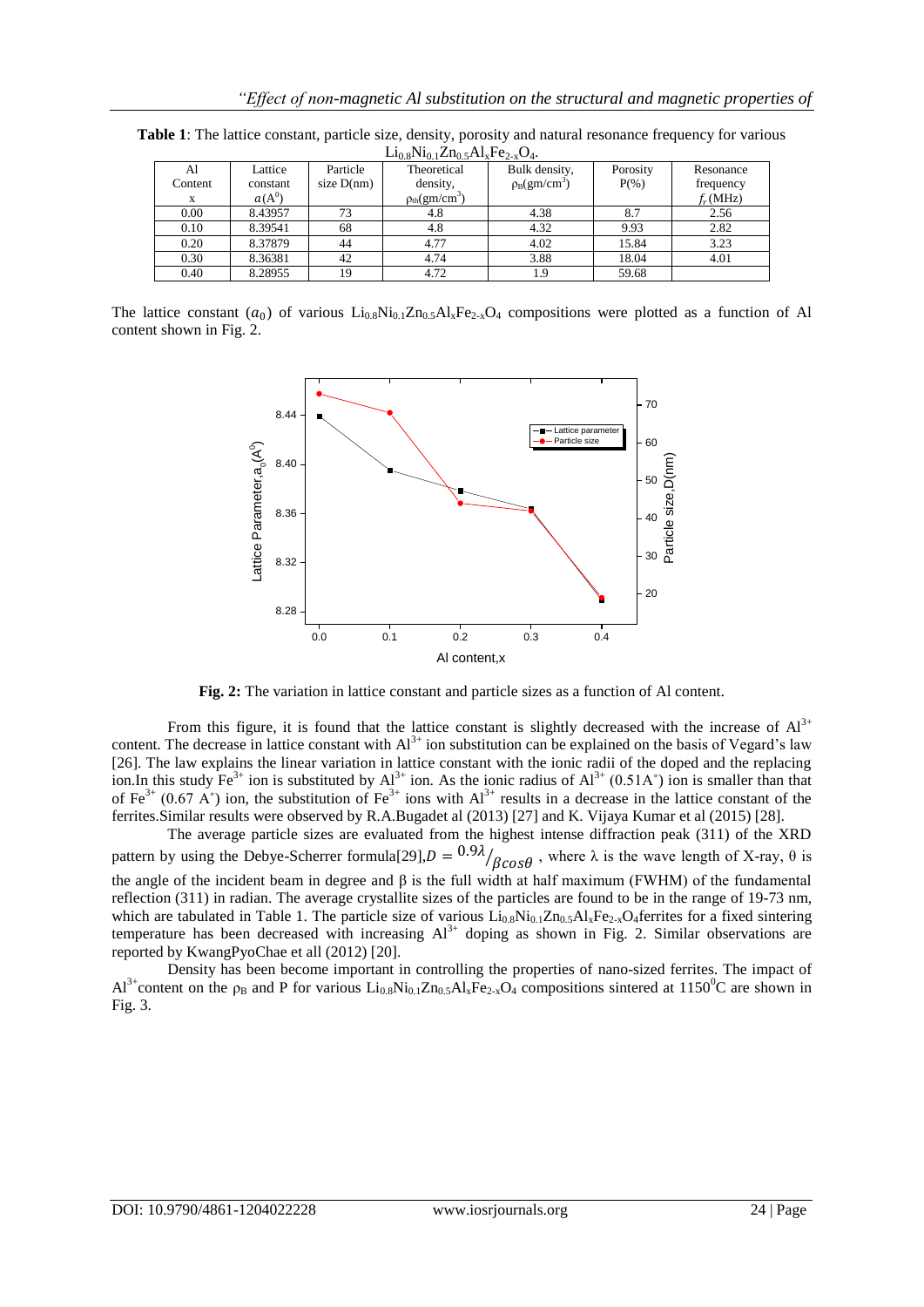

**Fig. 3:** Bulk density and porosity of various  $Li_{0.8}Ni_{0.1}Zn_{0.5}Al_xFe_{2x}O_4$  sintered at 1150<sup>o</sup>C

It is obtained from this figure that  $\rho_B$  decreases and porosity increases with increasing  $Al^{3+}$  content. This phenomenon can be explained on the basis of the atomic weight of constituent atoms. The atomic weight of Al (26.982 amu) is much less than that of Fe (55.845 amu) [30].The decrease in the values of density may be due to intergranular/intragranular porosity resulting from discontinuous grain growth [31]. Gain growth and densification are closely connected according to the Lange and Kellet [31]. The values of theoretical density ( $\rho_{th}$ ), bulk density ( $\rho_B$ ) and porosity (P) for all samples are tabulated in Table 1.  $\rho_{th}$  decreases with the enhancement of Al content due to the molecular weight of each composition reduces with the addition of  $Al<sup>3+</sup>$ content. From Table 1, it is observed that the values of theoretical density are higher than the values of bulk density. This may be due to the existence of pores in the samples. Similar trends are reported by Ajmal and Magsood for Ni-Zn ferrites [33]. The porosity of the samples enhances with the addition of  $Al^{3+}$  content. This is due to the lower density of  $Al^{3+}$  ions. The increment of porosity can also be explained on the basis of particle size. It is explained that the size of the particles decreases, the porosity increases in the range of 8.7-59.68% [34].

#### **3.2 Initial permeability as a function of frequency**

The variation of real part of complex initial permeability  $(\mu'_i)$  for Al substituted various  $Li_{0.8}Ni_{0.1}Zn_{0.5}Al_xFe_{2-x}O_4$ compositions sintered at  $1150^{\circ}$ C in the frequency range 100 Hz-120 MHz is shown in Fig. 4.



**Fig. 4:** The frequency dependence real part of initial permeability  $(\mu'_1)$  for various  $Li_{0.8}Ni_{0.1}Zn_{0.5}Al_xFe_{2-x}O_4$ sintered at  $1150^0$ C.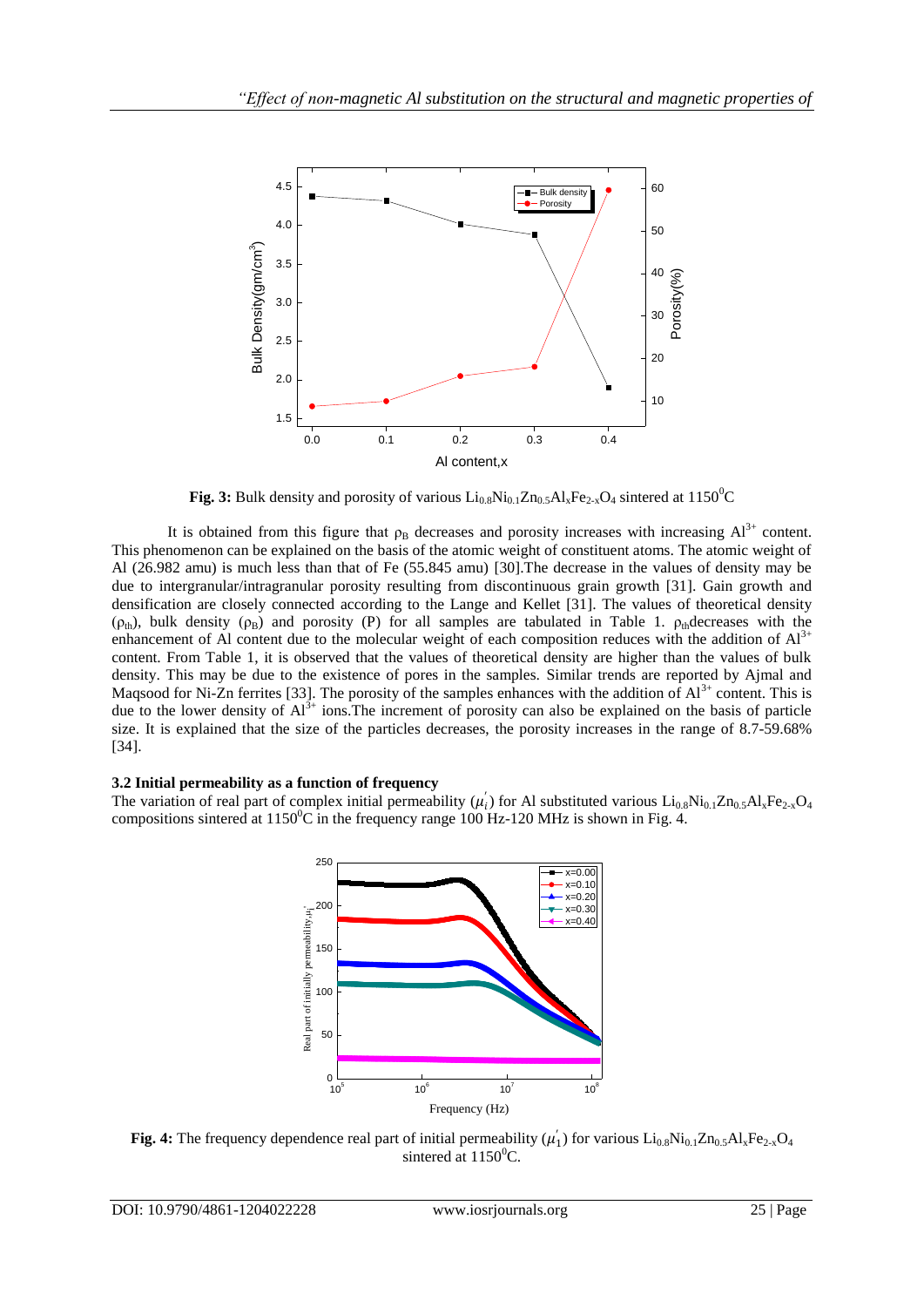It is observed that  $\mu'_i$  reduces with the addition of  $Al^{3+}$  content. The maximum value of  $\mu'_i$  is found for parent composition.These can be explained on the basis of cation distribution in Al substituted  $\text{Li}_{0.8}\text{Ni}_{0.1}\text{Zn}_0$ ,  $\text{Al}_x\text{Fe}_{2-x}\text{O}_4$  samples. It is known that  $\text{Li}^{1+}$  (non-magnetic),  $\text{Ni}^{2+}$  (magnetic moment = 2 $\mu_B$ ) and  $\text{Zn}^{2+}$ (non-magnetic) ions occupy B-sites, although  $Fe^{3+}$  exist at both A- and B- sites of the AB<sub>2</sub>O<sub>4</sub> spinel ferrites [35]. On the other hand,  $Al^{3+}$  (non-magnetic) ions prefer octahedral site to tetrahedral site [14,36]. The assumed cation distribution of various  $Li_{0.8}Ni_{0.1}Zn_{0.5}Al_xFe_{2.x}O_4$  may be written as,  $(Fe_{0.9}^{3+})_A[Li_{0.8}Ni_{0.1}Zn_{0.5}Al_xFe_{1.1-x}]_BO_4$ , where the parentheses and square brackets represent A- and B-sites respectively. In the above cation distribution,  $Li^{1+}$ ,  $Zn^{2+}$  and  $Al^{3+}$  do not influence on the net magnetic moment. According to the Neel's molecular field theory [37], the A-B super-exchange interaction is prevailing over intra sub-lattice A-Aand B-B interaction and the net magnetization is the vector sum of the magnetic moments of the individual A and B sublattice i.e.  $M = M_B - M_A$ . When  $Al^{3+}$  ion replaces Fe<sup>3+</sup> ion and also prefers octahedral to tetrahedral site, then the magnetic moment of B sub-lattices decreases with increasing Al content. This may weaken A-B super interaction due to non-magnetic  $Al^{3+}$  ion does not take part in the exchange interaction. Besides, the magnetic moment of A sub-lattices remains constant with the addition of Al content. As a result, net magnetization decreases with increasing Al content.It is known that the  $\mu'_i$  of polycrystalline ferrite is related to two different magnetizing mechanisms: spin rotation and domain wall motion [38,39], which can be written as  $\mu'_i = 1 + \chi_w$  +  $\chi_{spin}$ , where  $\chi_w$  and  $\chi_{spin}$  are domain wall susceptibility and intrinsic rotational susceptibility.  $\chi_w$  and  $\chi_{spin}$ may be written as  $\chi_w = \frac{3\lambda M_S^2 D}{4v}$  $\frac{M_S^2 D}{4 \gamma}$  and  $\chi_{spin} = \frac{2 \pi M_S^2}{K}$  $\frac{m_S}{K}$ , where M<sub>s</sub> K, D and  $\gamma$  are the saturation magnetization, total anisotropy, average grain diameter and domain wall energy respectively. As  $\mu'_i$  is proportionally related with magnetization, it decreases with increasing  $Al^{3+}$  doping. In addition, the spinel structure type ferrites are strongly impacted by its composition, additives and grain sizes of the material.The higher the grain sizes, the greater the magnetization and permeability. The variation in  $\mu'_i$  as a function of frequency is shown in Fig. 4. It is found that the  $\mu'_i$  of all compositions remain almost constant at a certain frequency range and then  $\mu'_i$ decreases with increase in frequency. The general characteristic of the initial permeability spectra is that  $\mu'_i$ remains almost constant at a certain frequency range, while it reduces rapidly to a very lower value at higher frequency. A critical frequency at which the  $\mu'_i$  remains fairly constant in the frequency range is known as resonance frequency,  $f_r$ . The value of resonance frequency for all compositions varies 2.56-4.01 MHz which is tabulated in Table 1.

Beyond the measured frequency range  $(> 120 \text{ MHz})$ , no resonance frequency,  $f_r$  is found for  $Li<sub>0.8</sub>Ni<sub>0.1</sub>Zn<sub>0.5</sub>Fe<sub>2</sub>O<sub>4</sub>$ . Soft ferrites can be efficiently used below the resonance frequency. It is possible to explain the variation in permeability with frequency according to the Globus model [40]. According to this model, permeability remains constant with frequency as long as there is no phase lag between the applied field and the domain wall displacement. There are two resonance peaks in ferrites: one at lower frequencies ( $\sim$ 1MHz) which is due to the domain wall oscillations  $[41,42]$  and the other at higher frequencies ( $\sim$ 1GHz)which is due to Larmour precession of electron spins[43].

The variation in magnetic loss factor with frequency for various  $Li_{0.8}Ni_{0.1}Zn_{0.5}Al_xFe_{2-x}O_4$  compositions sintered at  $1150^{\circ}\text{C}$  is shown in Fig. 5. It is observed that from this figure, the magnetic loss tangent increases with increasing Al content. Magnetic loss arises due to non-uniform domain wall motion, various domain defects, and variation of flux density and annihilation of domain wall [44].Beyond the measured frequency range (> 120 MHz), no loss tangent is observed for  $Li_{0.8}Ni_{0.1}Zn_{0.5}Al_{0.2}Fe_{1.8}O_4$ . The loss factor becomes high at lower frequencies but reduces rapidly with the increase of frequency and at high frequencies it becomes almost remain constant. It is observed that losses are lower at high frequencies due to domain wall motion is existed and the magnetization is forced to change by rotation [45].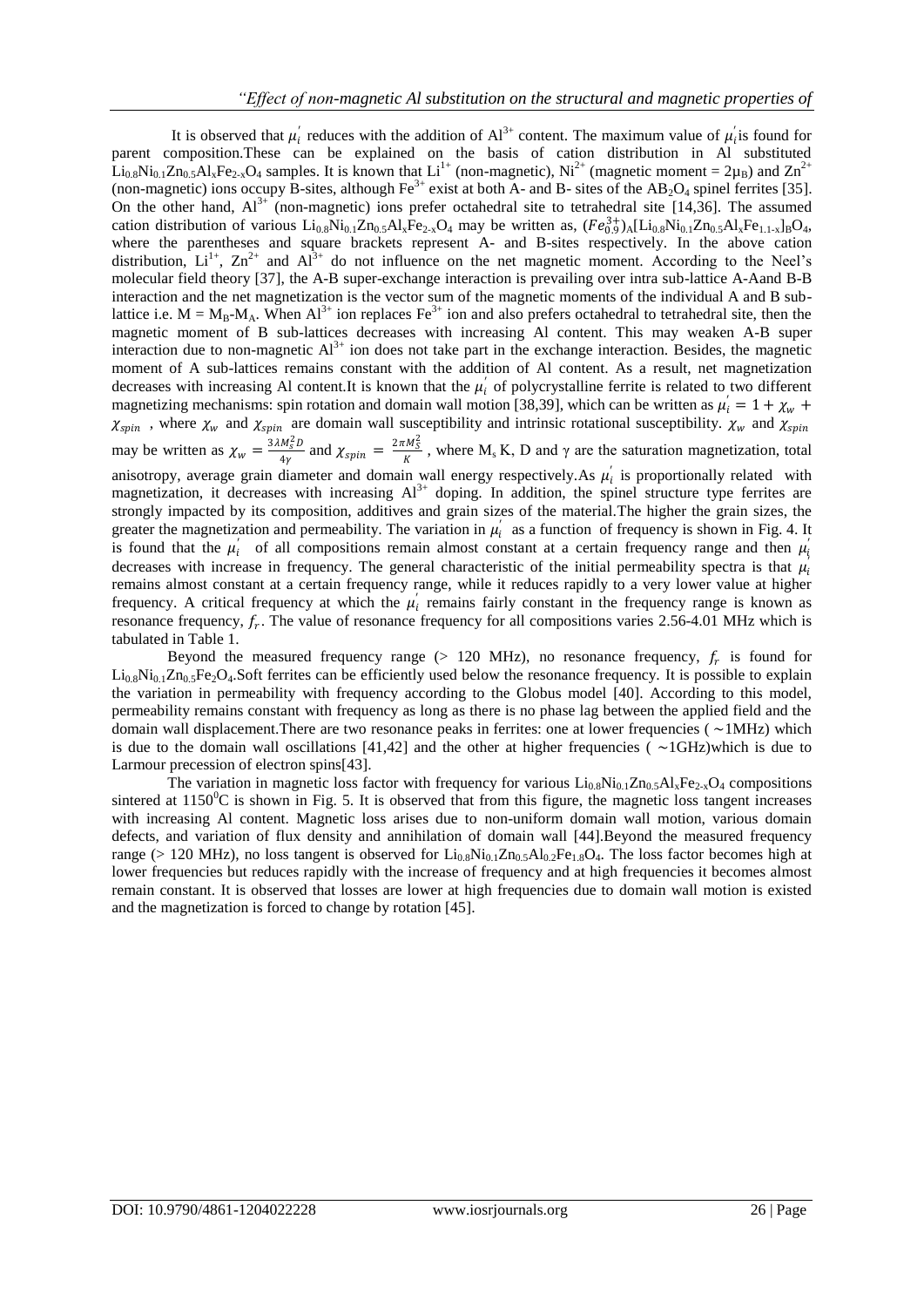

**Fig. 5:** Loss factor variation with frequency for various  $Li_{0.8}Ni_{0.1}Zn_{0.5}Al_xFe_{2-x}O_4$  sintered at 1150<sup>o</sup>C

### **3.3 Relative Quality factor**

Fig. 6 illustrates the variation in Q factor as a function of frequency for various  $Li_{0.8}Ni_{0.1}Zn_{0.5}Fe_2O_4$  samples sintered at  $1150^{\circ}$ C. The Q factor reduces with the addition of Al content.



**Fig. 6:** The variation of quality factor with frequency for various  $Li_{0.8}Ni_{0.1}Zn_{0.5}Al_xFe_{2-x}O_4$  sintered at 1150<sup>0</sup>C.

This may be due to the growth of imperfection and defects compared to those of other samples.Beyond the measured frequency range (> 120 MHz), no Q factor is observed for  $Li_{0.8}Ni_{0.1}Zn_{0.5}Al_{0.2}Fe_{1.8}O_4$  and  $Li_{0.8}Ni_{0.1}Zn_{0.5}Al_{0.4}Fe_{1.6}O_4$ . For practical application the quality factor is often used as a measure of performance.The Q value increases with an increase in frequency and show a peak at around 1MHz. The highest value of quality factor ( $Q_{\text{max}}$ = 5294) is observed for parent  $Li_{0.8}Ni_{0.1}Zn_{0.5}Fe_2O_4$  composition. This composition also gives lowest magnetic loss.

## **IV. Conclusions**

The substitution of Al on Li-Ni-Zn ferrites influences structural and magnetic properties. The XRD patterns confirm the formation of single phase cubic spinel structure with any absence of secondary phases. The particle sizes are in the range of 19 nm to 73 nm. The lattice constant decreases with the addition of Al content which can be explained on the basis ofionic radii. The bulk density decreases with increasing Al content. On the other hand, porosity shows increasing trend.The initial permeability also shows decreasing trendwith the increase in Al content which can be explained on the basis of cation distribution. The resonance frequency of permeability moves toward higher frequency.This studied material may be helpful for designing high frequency